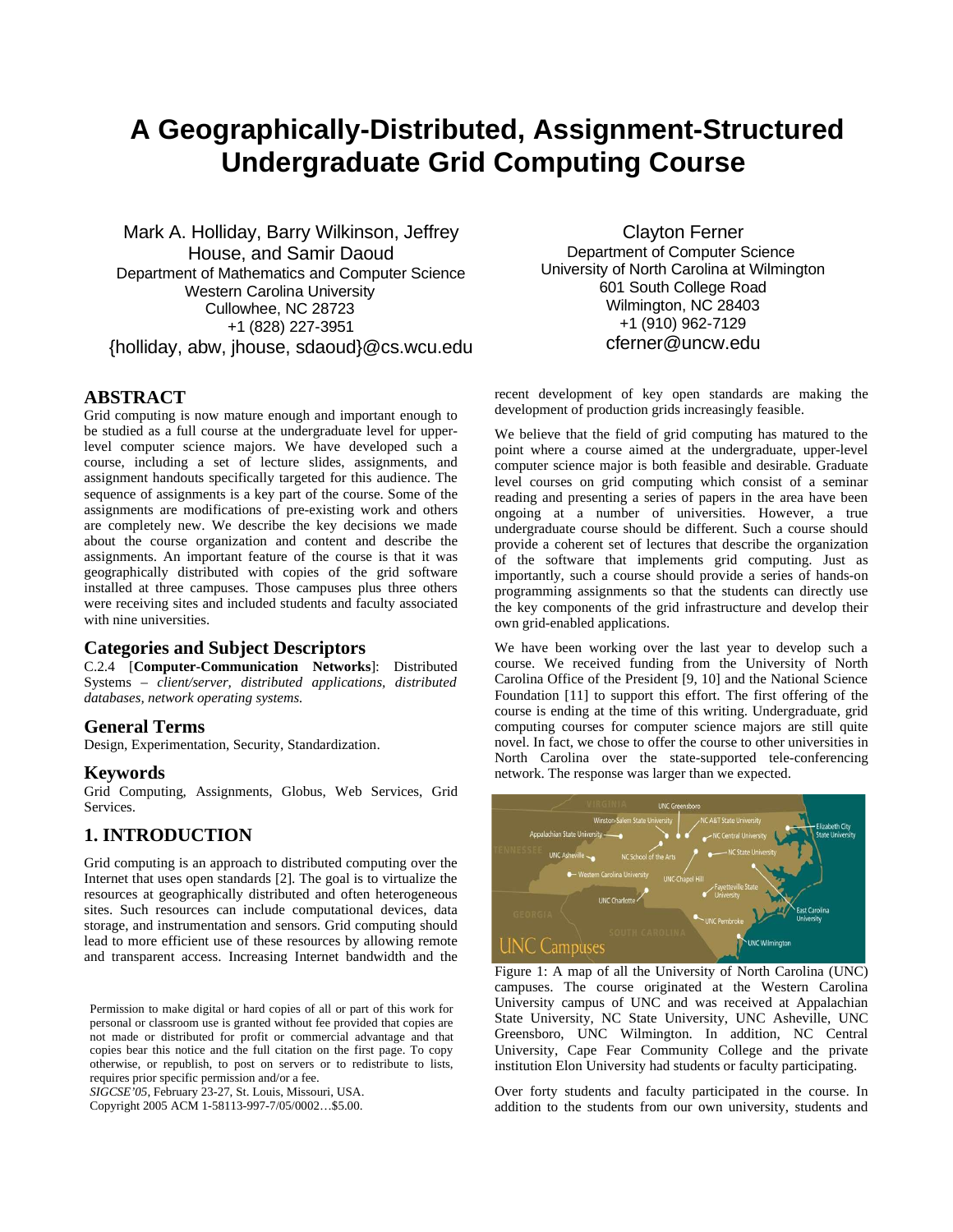faculty at eight other universities participated in the course remotely via the video network. Figure 1, which is a map of the University of North Carolina system, includes the locations of most of the universities involved. The enthusiastic response to our course clearly indicates the need and interest for such a course.

It is our premise that students best learn with hands-on experiences that include working software that they use and modify. In fact, because of the importance of the programming assignments in such a course we structured the course around the assignments. The course involves a series of six assignments including detailed assignment handouts and extensive lecture slides. This paper describes these assignments and thus also explains the course organization.

This paper is organized with the next section addressing some preliminary decisions we had to make about course coverage and expectations of student backgrounds. The third section has a subsection for each of the six assignments. In the fourth section we discuss our experiences. In the last section we review related work and conclude.

# **2. PRELIMINARY DECISIONS**

Deciding on what *not* to have as the first assignment was an early key decision. What we chose not to cover in the lectures or the assignments are the details of installing the grid software. Installation is complex and understanding the details would not be appropriate for an undergraduate course, especially at the start of such a course. Nevertheless, we did develop a detailed installation guide handout that we posted on the website for students to read if they wish.

The posted installation guide served another important purpose which is to ensure consistency across the installations at all the sites. Some of the remote sites had just a few students so we gave those students accounts on our local machines that they could logon to remotely. However, two of the remote sites (NC State University and UNC Wilmington) had about thirteen students each in the course. At those remote sites, the faculty or system administrator performed their own installations or had preexisting installations. Our installation guide provided a point of reference to help ensure consistent installation procedures and resulting grid environments across the sites.

Another issue concerning the installation guide involved what to describe installing. The Globus Toolkit of the Globus Alliance [7] has become the most widely-used basic, open source grid software. However, an installation guide for only the current version of the Globus Toolkit is insufficient. A working grid requires many other pieces of software. Fortunately, the National Science Foundation Middleware Initiative (NMI) [8] has developed a distribution containing many open source grid software contributions. We developed our installation guide based on downloading the NMI distribution and installing selected key parts of it.

Though there is some proprietary grid software, the grid environment is one in which open source software based on open standards is the predominant case. Furthermore, much of the software includes several other features: it is written in the Java programming language, Linux is the operating system, and standard open source software from other application areas (especially software developed as part of the Apache web server project) is used. There are certainly significant efforts with

respect to other languages and operating systems, but a representative introduction to current grid software should involve Linux and Java. Consequently we decided that because the course audience consists of upper-level computer science majors we did not think it unreasonable to expect the students to have had some experience with both of these.

Though grid environments are often used to access highperformance computing resources and large capacity storage resources, the hardware requirements needed to install an open source grid environment are not exceptional. At our university we used four 1.3 GHz Pentium IV machines each with 512 megabytes of main memory and a 30 gigabyte disk.

Another key decision we had to make was how the students would use the software. We would characterize a grid as having at least the following key parts:

- 1. a graphical portal that requires authentication and displays available resources
- 2. a graphical means to create a workflow (in other words, a) to create job instances out of selected resources, b) to place those job instances at specified sites, and c) to identify execution ordering dependencies between the job instances)
- 3. the actual procedure of submission and distribution of the jobs that form the workflow
- 4. monitoring and visualization of the progression of the execution of the workflow and visualization of the results upon completion of the workflow

Because computer science majors make up the audience for this course, we decided to focus on the implementation issues rather than on the user's perspective. Consequently, we chose to use a bottom-up approach. The assignments and lectures start with the lowest level concepts (i.e. web services) and build up to higher levels of software. Thus, the way to use the software is command-level for most of the course. Only after we reach the top level do the students see and start using graphical interfaces for accessing the grid.

# **3. THE ASSIGNMENTS**

Each of the assignments includes a detailed handout available on the course website. Here we merely identify the key points. The lectures for the course cover the material needed for each assignment. The lectures also include introductory material motivating the use of grids and providing a historical context. The last several lectures were by guest speakers on specialized topics.

## **3.1 Assignment One: Web Services**

The standards which grid software implement have been changing rapidly. However, those standards and software appear to be converging to a stable state. A key feature of that state is that the grid is implemented by grid services and that grid services are an extension of web services. Web services, in turn, are based on a set of well-defined standards [12]. Thus, we decided that the series of assignments should start with an assignment where the students learn how to implement and execute a web service.

A web service is often implemented using a Java servlet which in turn requires the presence of a servlet container. Our assignment one uses the widely used Apache Tomcat servlet container. One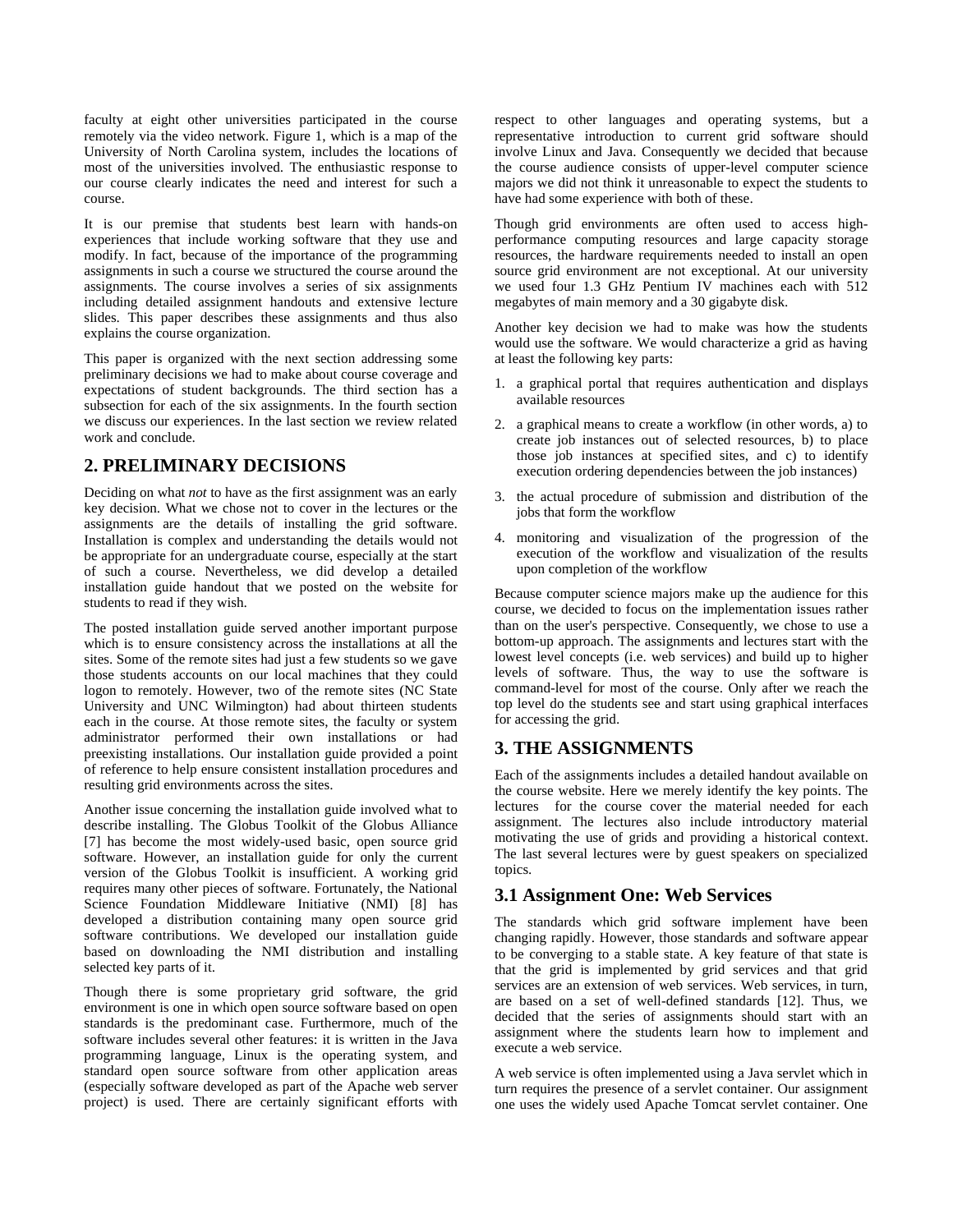instance of Tomcat is running on the machine before the student starts the assignment.

All of the assignments have two halves. In the first half the student is guided through the steps of running a version of the software being demonstrated. In the second half the student modifies or extends the provided client and server software and then repeats the steps. Assignment one involves creating all the needed server source files, creating the server executable files, creating the client source file, and compiling and running the client.

The server source files are partially provided. The example service is a MyMath class that includes a method returning the square of the number which is passed to it as an argument. A source file with only that class is provided. The student then uses the Apache Axis software to generate all the other needed server source files. These source files include the WSDL (Web Services Description Language) describing the service, Java interfaces used by the client, a Java stub class to be called by the client, and a Java class to use in locating the service.

The student then compiles the service source files using the Java compiler. We provide and explain the source file for an example client that accesses the server. The student then compiles the client source file and runs the client. The output can be examined to see that the server worked.

The student then extends the MyMath class by adding another method that checks whether the number passed as an argument is even or odd. This assignment and its handout were motivated by one developed by Amy Apon [1].

### **3.2 Assignment Two: Grid Services**

Assignment one does not require the use of any grid software since it involves only a web service. Assignment two adds the complexity of requiring some grid software. However, it only uses the most basic layer of grid software which is implemented by the Globus Toolkit (we are using version 3.2 which is the most recent version).

The assignment two grid service is another mathematics-related class that has methods for changing the value of a state variable by addition or subtraction as well as a method for returning the current value of the state variable. In contrast to the web service, this grid service maintains some state between method calls.

Being a grid service makes the assignment more complex in several ways. One is that Tomcat is not used directly as the servlet container. Instead the servlet container is started through Globus by the student as part of the assignment and terminated by the student as part of the assignment. Since multiple students are using the same machine there will be multiple containers running and the students must ensure that each container is listening on a different TCP port. The students need to learn how to determine which TCP ports are free.

A second way that a grid service is more complex is that deployment of the service is more explicit than it was in assignment one. As in assignment one, the base server source file is provided. However, the WSDL file (actually Grid WSDL) is also provided and described instead of merely generated and used. The student then builds all the other required source files, compiles them, and deploys the resulting service using the Apache Ant build system. Ant is similar to the UNIX make program but based on XML.

At this point the student turns his or her focus to the client software. The source code for an example client is provided and described. The student compiles this code to create the client executable, starts the container on a free port and runs the client. The student then learns to end the session including terminating the container. As in assignment one, the student then extends the server and redoes all the steps. This assignment is a modification of the one in Bojo Sotomayor's tutorial [5] though our handout is significantly more detailed.

# **3.3 Assignment Three: Job Submission**

At this point the student has the basic understanding of how to define, create, deploy, and use a generic grid service. In assignment three we focus on how to use a particular, very important, grid service: the grid service that is used to submit a job. That grid service is called the Globus Resource Allocation Manager (GRAM).

The student first is introduced to the Resource Specification Language-2 (RSL-2). RSL-2 is the language that GRAM uses starting with version 3.2 of the Globus Toolkit. It is an XML schema (RSL-1 was not) with some standard attributes such as the file path to the executable for the job that is being submitted and the file paths for standard input, standard output, and standard error. The RSL-2 file used to submit the executable file /bin/echo is examined.

At this point the student is ready to start the sequence for submitting a job to the grid. As discussed for assignment two, the student must first identify a free port and then start a container on one of those free ports. It would be convenient for the next step to be for the student to submit the job. However, an intermediate step is needed that involves security.

An important part of Globus is its implementation of the Grid Security Infrastructure (GSI). In a grid when a user requests a service that service is often not on the same machine as the user. In fact the service is often on a machine at a different site and that other site may belong to a different organization. Thus, mutual authentication of both the user and the service is essential. Mutual authentication is done by GSI via certificates and the Secure Socket Layer (SSL) protocol. In particular, each user and service in the grid is identified via a certificate in the X.509 certificate format. Each certificate has been signed by a Certificate Authority (CA) through the use of digital signatures and public key cryptography. The mutual authentication is initiated by the user entering a passphrase.

The presence of these certificates and the mutual authentication process have so far not been visible to the user. However, at this point in the use of GRAM, the presence of GSI in the background becomes apparent. In particular, GSI includes a delegation capability which is an extension to the SSL protocol. The service requested by the user often needs to, in turn, make a request of other services in order to complete the user's request. Each of these secondary requests requires mutual authentication and thus an entering of a passphrase by the user. Delegation avoids the need to reenter the passphrase through the creation of a proxy certificate.

Thus, before the student can perform the actual job submission, a proxy certificate must be created to be used by GSI when the job submission takes place. The proxy certificate creation is done by the student executing the grid-proxy-init command. After that command the student can submit the job. GRAM is invoked using the managed-job-globusrun command. That command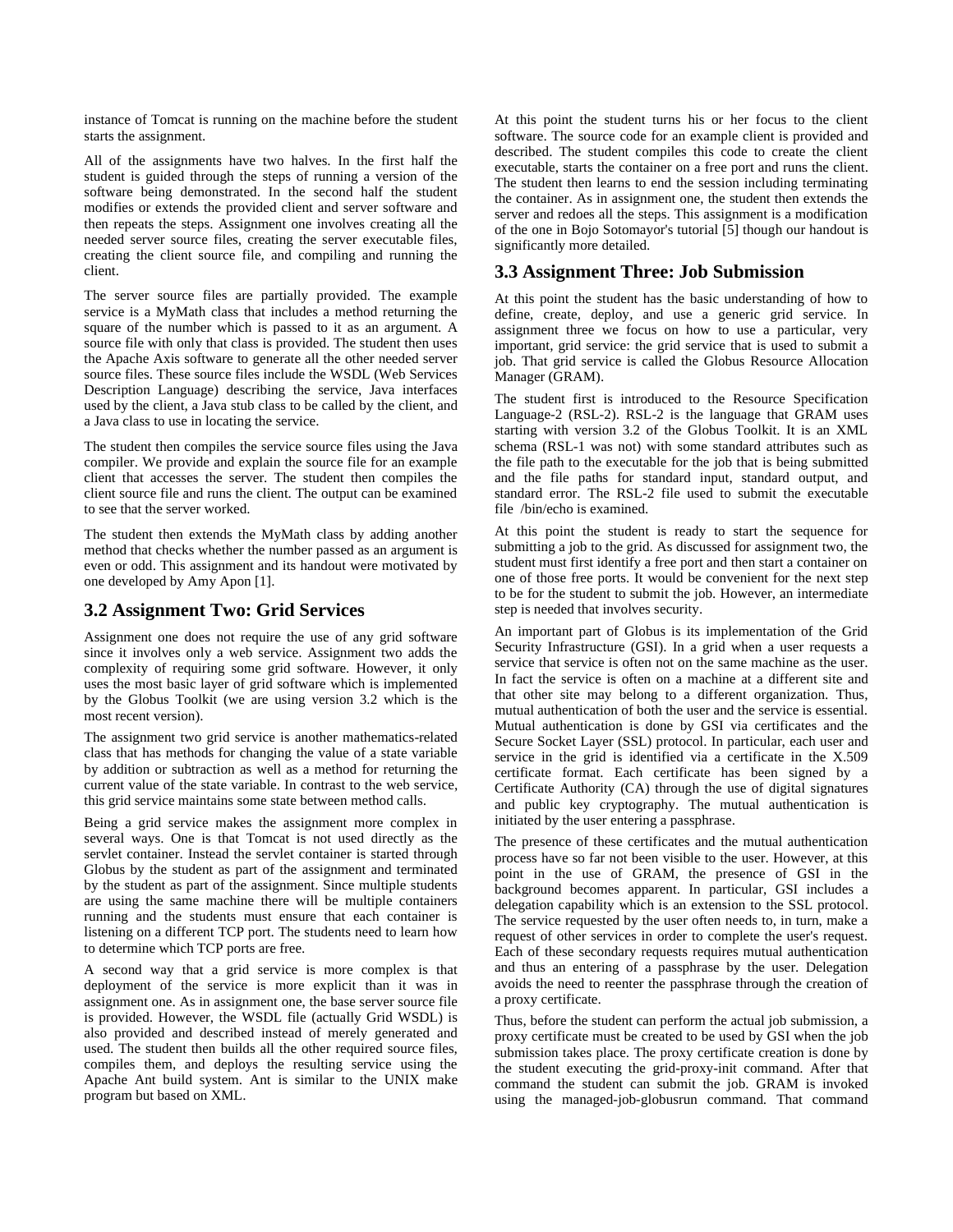takes as its argument the RSL-2 file that identifies the job to be run and other information (such as the file to be used for standard output).

The job runs and the student can see that it ran by looking at the output of /bin/echo in the file designated for standard output. The student then repeats this sequence but with a new executable job that she has written and compiled The new job is a Java program that implements the functionality of /bin/echo. In addition to creating the new executable job the student must edit the RSL-2 file appropriately.

Just before assigning assignment three we decided to add another major step. In the additional step the student combines assignment two and assignment three. First, the student writes a grid service called Item, which provides inventory information about the items being sold in a store. Second, the student deploys an instance of the Item grid service. Next the student writes a client called Shopper that accesses that instance of the Item grid service. All of these steps are like parts of assignment two, but are non-trivial since many grid-related files have to be changed as well as the writing of the source code for the grid service and the client.

The next phase of this step involves GRAM job submission and the previous steps of assignment three. First, the student creates a RSL-2 file to submit via GRAM one instance of the Shopper client. That client, once submitted, interacts with the deployed Item grid service as before. Then, the student modifies the RSL-2 file to submit via GRAM four instances of the Shopper client. All four instances of the client then concurrently access the one instance of the deployed Item grid service.

## **3.4 Assignment Four: Job Distribution**

The Globus Toolkit only provides part of the software needed for a grid environment. Assignment four is the first assignment that goes beyond the Globus Toolkit. In particular, GRAM provides only basic job submission. More sophisticated job submission and distribution is done by software such as Condor-G (Gridenabled Condor) [7]. Fortunately, the National Science Foundation Middleware Initiative (NMI) grid distribution includes many programs including Condor-G (Grid-enabled Condor).

In assignment four the student uses Condor-G to submit a job. The student first learns the format of the submit description text file that Condor-G requires. An example of such a file is provided. The student then creates a proxy certificate, learns how to check the status of the condor pool of machines, and uses the submit description text file and the condor-submit command to submit the job. The student then monitors and manages the progress of the job and the status of the condor pool and verifies the output of the job when the job completes. As in assignment three the student then repeats this sequence but with a job that he or she writes and compiles.

## **3.5 Assignment Five: Parallel Programming**

The previous assignments illustrate how grids can be used to solve important classes of problems. These classes include cases where jobs are single executions but they are embedded within a larger problem such as the parameter sweep of a design space or a step within a workflow. However, grids can also be used for parallel programming. Message Passing Interface (MPI) is widely used to support parallel programming [3]. A version of MPI, called MPICH-G2, works with Globus. Assignment five involves the students writing some parallel programs using MPICH-G2 and running them on our grid.

# **3.6 Assignment Six: A Workflow Editor**

By the end of assignment five the student has an understanding of how the internals of a significant part of a grid environment work. It is now time for the student to turn to the view seen by a user. As mentioned earlier, the user is authenticated via a grid portal and then uses the portal to specify which resources to execute within a workflow. The workflow is then submitted and the user can monitor the progression of the workflow and use visualization to examine the results when the workflow completes.



Figure 2: Creation of a workflow [9] using the workflow editor developed at the Department of Computer Science of UNC-Wilmington.

We show the user viewpoint to the student by examining the workflow editor developed at the Department of Computer Science of UNC-Wilmington [9]. An example use of this workflow editor is shown in Figure 2. This example illustrates the flexibility of the UNC-W software. The module selected by the user and placed in the workflow need not be a regular job. Instead it can be the data set resulting from a database query (as in the top left rectangle of the figure), a particular constant value (as in the bottom left rectangle of the figure), or useful general modules such as a filter (left middle rectangle) or a statistical analyzer (right middle rectangle). Assignment six involves the students using this workflow editor in an example grid problem.

## **4. EXPERIENCES**

The course that is structured around the above assignments is now finished except for the final exam. Before the semester started we had carefully tested the first four assignments. We tested them ourselves on our own machines. We also conducted a trial run of using them in a workshop attended by UNC computer science faculty. We were fairly confident at that point that they would work as expected. The one surprise from the pre-course workshop was how memory intensive the servlet container is. If more than a few containers are started on a single machine with 512 megabytes of main memory, thrashing occurs.

During the course those four assignments worked as we expected. Our one mistake was the last minute addition of the last step to assignment three (the store grid service and the shopper client). Completing this step is quite complex and turned out to be beyond the skills of most of the students. We extended the deadline for assignment three in an attempt to give the students sufficient time to complete it. As a result we did not have enough time for all of the remaining assignments. Our solution was to